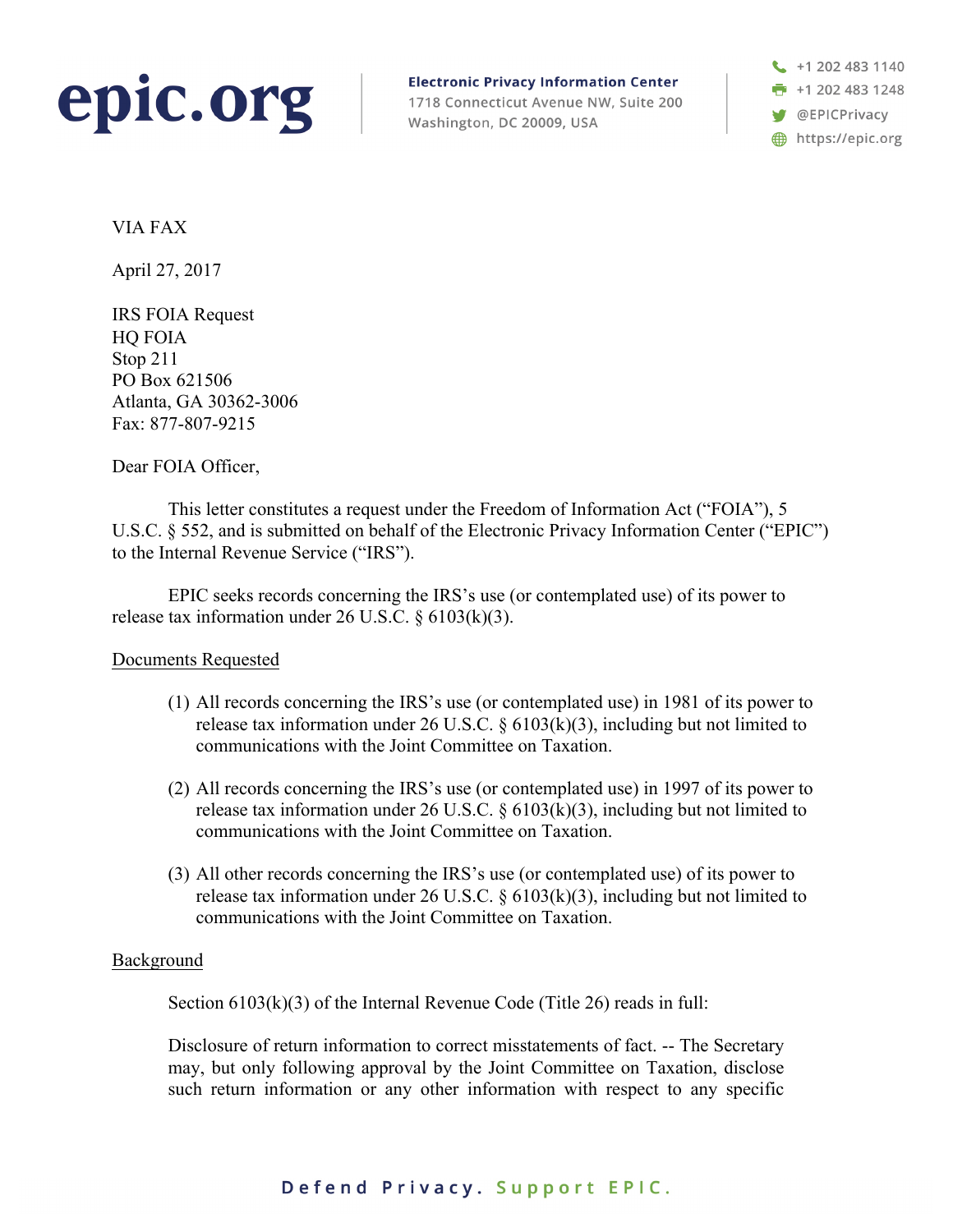taxpayer to the extent necessary for tax administration purposes to correct a misstatement of fact published or disclosed with respect to such taxpayer's return or any transaction of the taxpayer with the Internal Revenue Service.

Section 6103 was enacted as part of the Tax Reform Act of 1976 in order to strengthen the accountability of the IRS. Senator Weicker (R-CT) described the Act as a "legislative remedy to the flaws of Government exposed by the chain of abuses we call Watergate."1 Paragraph (k)(3) in particular was intended to ensure the "integrity and fairness [of the IRS] in administering the tax laws."<sup>2</sup>

The IRS has pursued disclosure of tax information under  $\S 6103(k)(3)$  on at least two occasions. In 1981, the IRS announced that it would request  $\S 6103(k)(3)$  approval from the Joint Committee on Taxation to disclose the returns of so-called "tax protesters" in order to "refute false charges . . . that we are letting them get away with not filing or that we are harassing them."<sup>3</sup> IRS Commissioner Roscoe L. Egger, Jr. explained at the time:

[I]t is possible for public confidence in the government's ability to fairly and firmly administer the tax laws to be jeopardized if the illegal tax protestor "movement" continues to grow. For this reason, we think it is essential, despite the cost and effort, to enforce the laws violated by these individuals, and to demonstrate to the public that these tactics should not be attempted by others.<sup>4</sup>

In 1997, IRS Commissioner Margaret Richardson "requested the opportunity to explore with [Joint Committee on Taxation] Chairman Archer and Chairman Roth the possibility of using Code section  $6103(k)(3)$  to permit the IRS to correct misstatements of fact regarding examinations of tax-exempt organizations."<sup>5</sup> Richardson explained that "unfounded reports erode public confidence in the integrity of the IRS, thereby undermining the self-assessment compliance system."<sup>6</sup>

It is not known whether the IRS has used (or considered using) its  $\S 6103(k)(3)$ disclosure power on other occasions.

On February 16, 2017, EPIC submitted a separate FOIA request to the IRS seeking "all of Donald J. Trump's individual income tax returns for tax years 2010 forward, and any other

<sup>4</sup> *IRS Response to the Illegal Tax Protester Movement: Hearing Before the Commerce, Consumer and Monetary Affairs Subcomm. of the H. Comm. on Gov't Operations*, 97th Cong. 106 (1981) (opening statement of Roscoe L. Egger, Jr.).

 $1$  122 Cong. Rec. 24,013 (statement of Sen. Weicker).

<sup>2</sup> *Confidentiality of Tax Return Information: Hearing Before the Comm. on Ways and Means*, 94th Cong. 22–23 (1976) (statement of Donald C. Alexander, Commissioner of Internal Revenue). <sup>3</sup> Roscoe L. Egger, Jr., *Commissioner Egger's Remarks on Abusive Tax Shelters* (Oct. 6, 1981), 1981 WL 176410;

*see also* Ray Walden, *Tax Protest Evangelism*, Neb. L. Rev. 681, 731 (1982) (citing NEWSWEEK, Oct. 5, 1981, at 69) ("The Service has asked for Congressional permission to publicize tax returns of protest leaders, as a way to discredit their sales pitches."), http://digitalcommons.unl.edu/cgi/viewcontent.cgi?article=2011&context=nlr.

<sup>&</sup>lt;sup>5</sup> Joint Committee on Taxation, Report of Investigation of Allegations Relating to Internal Revenue Service Handling of Tax-Exempt Organization Matters, No. JCS-3-00, at 1 (2000).<br><sup>6</sup> Letter from Margaret Milner Richardson, Commissioner, IRS, to Hon. William V. Roth, Jr., Chairman, Senate

Committee on Finance (Feb. 25, 1997).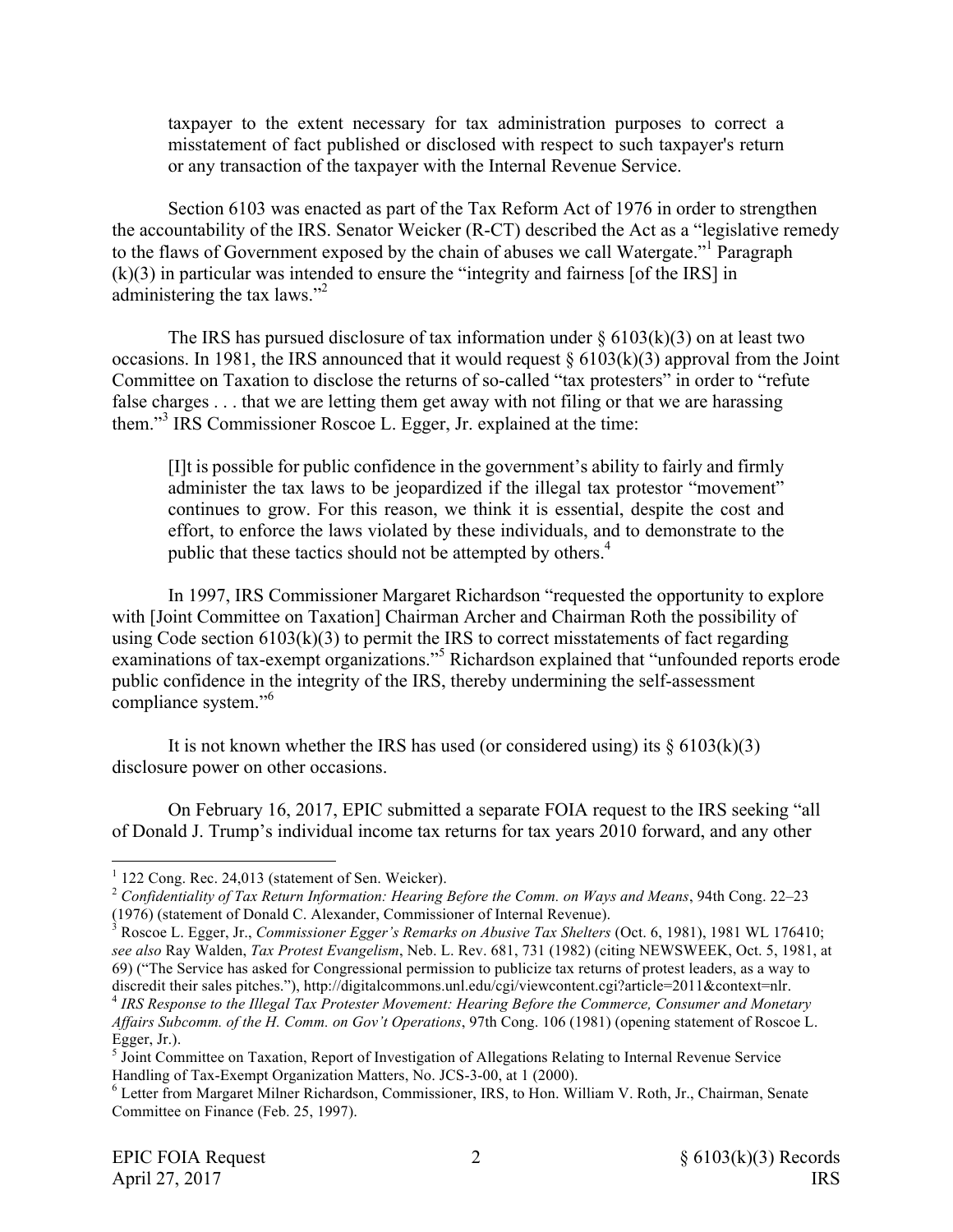indications of financial relations with the Russian government or Russian businesses."7 In a letter dated March 2, 2017, the IRS stated that it was "closing [EPIC's] request as incomplete with no further action."<sup>8</sup>

On March 29, 2017, EPIC submitted an appeal and renewed FOIA request explaining EPIC's right to access such records under 26 U.S.C.  $\S$  6103(k)(3) and urging the IRS Commissioner to "move promptly to obtain permission from the Joint Commission on Taxation to release the records EPIC has requested."<sup>9</sup> In a letter dated April 6, 2017, the IRS again stated that it was "closing [EPIC's] request as incomplete with no further action."<sup>10</sup>

On April 15, 2017, EPIC filed suit against the  $IRS<sup>11</sup>$  in the U.S. District Court for the District of Columbia "for injunctive and other appropriate relief to secure the release of agency records requested by [EPIC]."<sup>12</sup>

# Request for Expedited Processing

EPIC is entitled to expedited processing under the FOIA.<sup>13</sup> Specifically, expedited processing is justified because this request involves an "urgency to inform the public concerning actual or alleged Federal government activity . . . made by a person primarily engaged in disseminating information."<sup>14</sup>

First, there is an "urgency to inform the public concerning actual or alleged Federal government activity"—namely, the IRS's decision not to pursue disclosure of Donald J. Trump's  $\frac{15}{15}$ 

President Trump's tax records are of enormous public interest: they establish the President's potential conflicts of interest, his dealings with foreign governments, and his compliance with the Emoluments Clause of the U.S. Constitution.<sup>16</sup> Though the IRS has statutory authority to release the President's tax records with approval from the Joint Committee on Taxation, $^{17}$  the agency has affirmatively refused to take any steps toward disclosure.

There is a clear urgency to inform the public about the legality—or illegality—of the IRS's actions. Americans have a pressing need to know when and how the IRS has exercised its

 $^7$  Letter from Eleni Kyriakides, Fellow, EPIC, to IRS FOIA Officer (Feb. 16, 2017), https://epic.org/foia/irs/trump-<br>taxes/EPIC-17-02-16-IRS-FOIA-20170216-Request.pdf.

 $8$  Letter from Michael C. Young, Tax Law Specialist, IRS, to Eleni Kyriakides, Fellow, EPIC (Mar. 2, 2017),

https://epic.org/foia/irs/trump-taxes/EPIC-17-02-16-IRS-FOIA-20170306-IRS-Response.pdf.<br><sup>9</sup> Letter from John Davisson, Fellow, EPIC, to IRS FOIA Officer (Mar. 29, 2017), https://epic.org/foia/irs/trump-<br>taxes/EPIC-17-02-16

<sup>&</sup>lt;sup>10</sup> Letter from David Nimmo, Disclosure Manager, IRS, to John Davisson, Fellow, EPIC (Apr. 6, 2017), https://epic.org/foia/irs/trump-taxes/EPIC-17-02-16-IRS-FOIA-20170410-IRS-Response.pdf.

<sup>&</sup>lt;sup>11</sup> *EPIC v. IRS*, No. 17-670 (D.D.C. filed Apr. 15, 2017).<br><sup>12</sup> Complaint for Injunctive Relief at 1, *EPIC v. IRS*, No. 17-670 (D.D.C. filed Apr. 15, 2017).<br><sup>13</sup> 5 U.S.C. § 552(a)(6)(E)(v)(II).<br><sup>14</sup> 26 C.F.R. § 601.702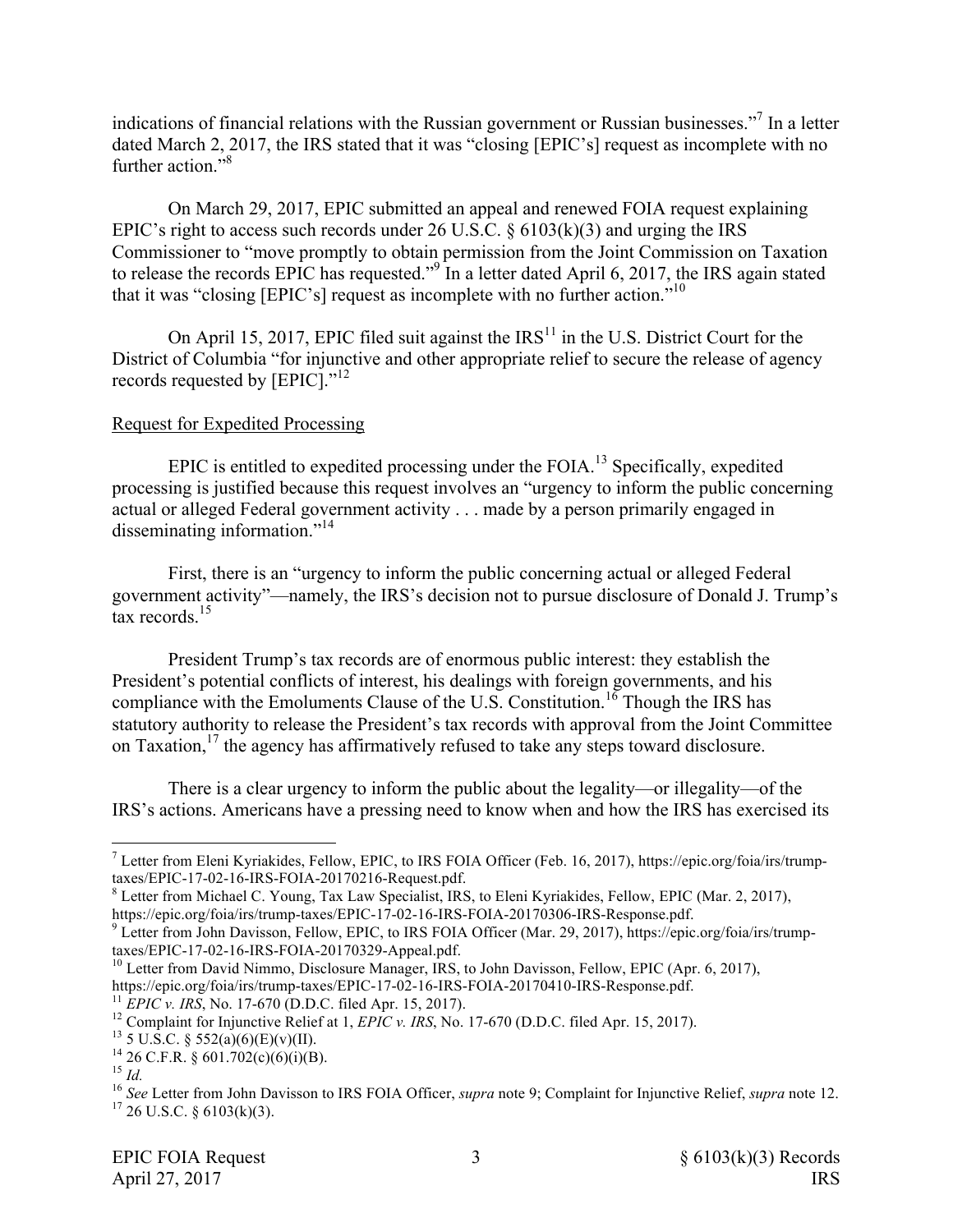$§ 6103(k)(3)$  authority before; whether the present circumstances are consistent with past cases in which the IRS pursued (k)(3) disclosure; and whether the IRS is unlawfully refusing to exercise its (k)(3) powers with respect to President Trump's tax information.

Further, these records "pertain to a matter of current exigency" well beyond "the public's right to know about government activity generally."<sup>18</sup> The very legitimacy of Donald J. Trump's presidency is at issue in his tax returns, yet the agency in control of those records has declined to release them. Any delay in a full accounting of the IRS's actions would "compromise a significant recognized interest to and throughout the American general public."<sup>19</sup> The stakes could scarcely be higher.

EPIC's pending FOIA lawsuit<sup>20</sup> for the release of President Trump's tax returns only heightens the urgency to inform the public. Delaying the release of the requested records will deny the public the opportunity to fully understand and assess the meaning of  $\S$  6103(k)(3) as the court considers the case.

Second, EPIC is an organization "primarily engaged in disseminating information."<sup>21</sup> As the court explained in *EPIC v. Department of Defense*, "EPIC satisfies the definition of 'representative of the news media. $^{1/22}$ 

In submitting this detailed statement in support of expedited processing, I certify that this explanation is true and correct to the best of my knowledge and belief.<sup>23</sup>

## Request for "News Media" Fee Status and Fee Waiver

EPIC, which is "organized and operated to publish . . . information about current events or of current interest to the public,"<sup>24</sup> is a "representative of the news media" for fee classification purposes. <sup>25</sup> Based on EPIC's status as a "news media" requester, EPIC is entitled to receive the requested records with only duplication fees assessed.<sup>26</sup>

Any duplication fees should also be waived as (1) the records "are likely to contribute to the general public's understanding of the agency's operations" and do not consist of "information . . . already available to the general public"; and (2) disclosure "is not primarily in the commercial interest of the requester."<sup>27</sup>

- 
- 

<sup>&</sup>lt;sup>18</sup> 26 C.F.R. § 601.702(c)(6)(i)(B).<br><sup>19</sup> *Id.*<br><sup>20</sup> *EPIC v. IRS*, No. 17-670 (D.D.C. filed Apr. 15, 2017).<br><sup>21</sup> § 601.702(c)(6)(i)(B).<br><sup>22</sup> *EPIC v. Dep't of Def.*, 241 F. Supp. 2d 5, 15 (D.D.C. 2003).<br><sup>23</sup> § 601.702(c without first inspecting them."  $\frac{6}{9}$  601.702(c)(4)(i)(G).<br><sup>27</sup> § 601.702(f)(2)(i).